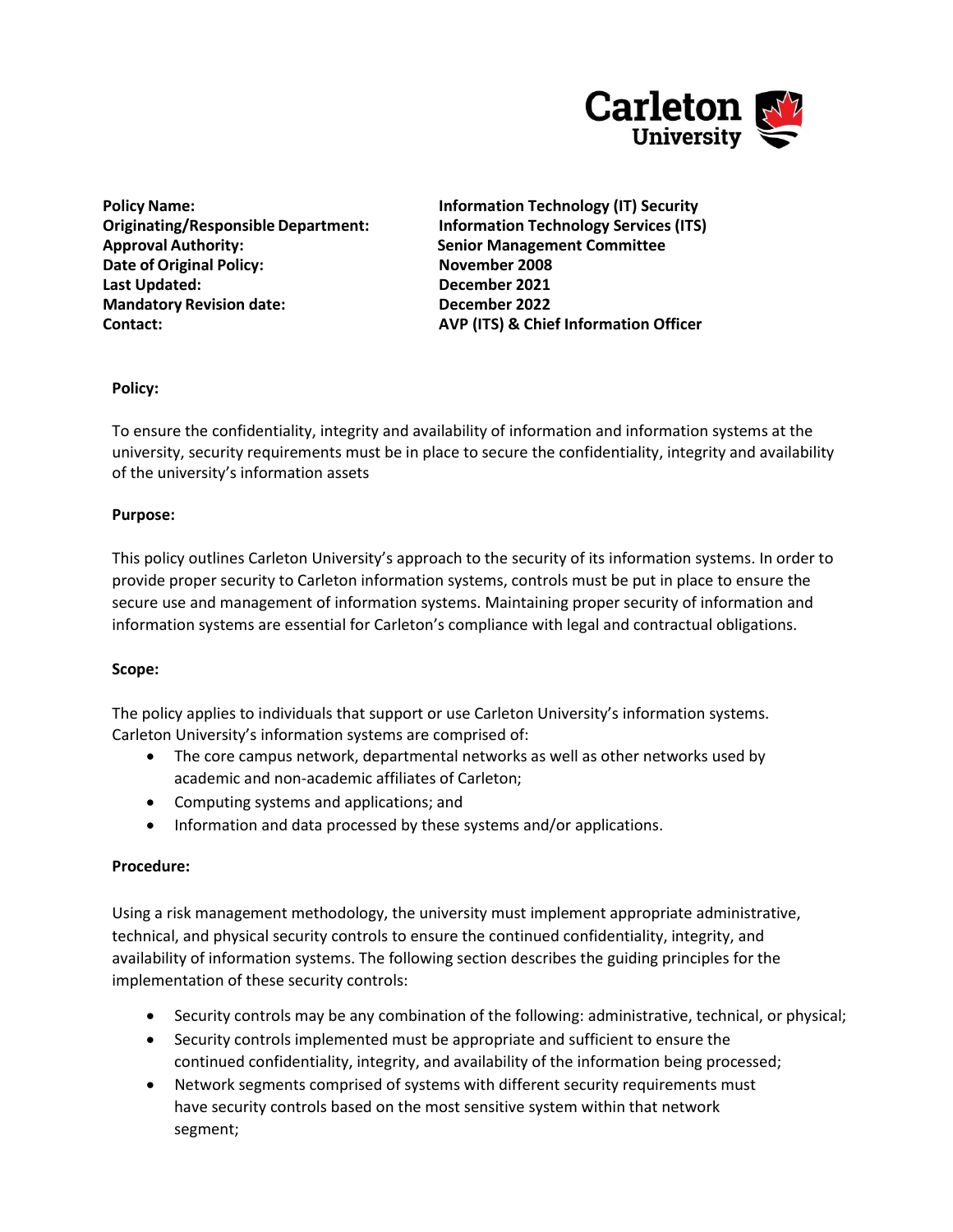- Network zoning must be implemented to ensure that public networks such as the Internet do not directly connect to sensitive information systems but utilize a demilitarized zone and appropriate security technologies;
- The level of security controls placed on different network segments is determined by the classification of information systems within the specific network segment;
- Formalized system/software development life cycle for the development and deployment of information systems;
- Processes are in place to ensure that information systems and their data are secured throughout the information system operational life cycle including commissioning, operation, and decommissioning, including but not limited to:
	- o System acceptance processes
	- o Change management processes
	- o Vulnerability and patch management processes
	- o Incident response processes
	- o System decommissioning processes
- A risk assessment must be performed to confirm that departmental networks meet the equivalent security requirements as the campus network layer to which it is attached;
- For isolated networks and systems, a Service Level Agreement (SLA) will define what network services and types of connectivity are to be provided by the campus network to the isolated departmental network.

# **Roles and Responsibilities:**

ITS is responsible for:

- Ensuring appropriate network segmentation and zoning is implemented for information systems within their control;
- Ensuring appropriate processes are in place for the secure commissioning, operation, and decommissioning of information systems;
- Implementing security controls that are based on industry best practices and standards;
- Assisting departments and faculties with the identification of required security controls;
- Monitoring for and response to information security incidents on the core network and attached information systems.

Departments that deploy or manage their own IT infrastructure are responsible for:

- Ensuring a risk assessment has been carried out prior to the connection of an information systems to the Carleton University network;
- Ensuring appropriate network segmentation and zoning is implemented for information systems within their control;
- Ensuring appropriate processes are in place for the secure commissioning, operation, and decommissioning of information systems;
- Implementing security controls that are based on industry best practices and standards'
- Monitoring for and response to information security incidents on their departmental network and attached information systems;